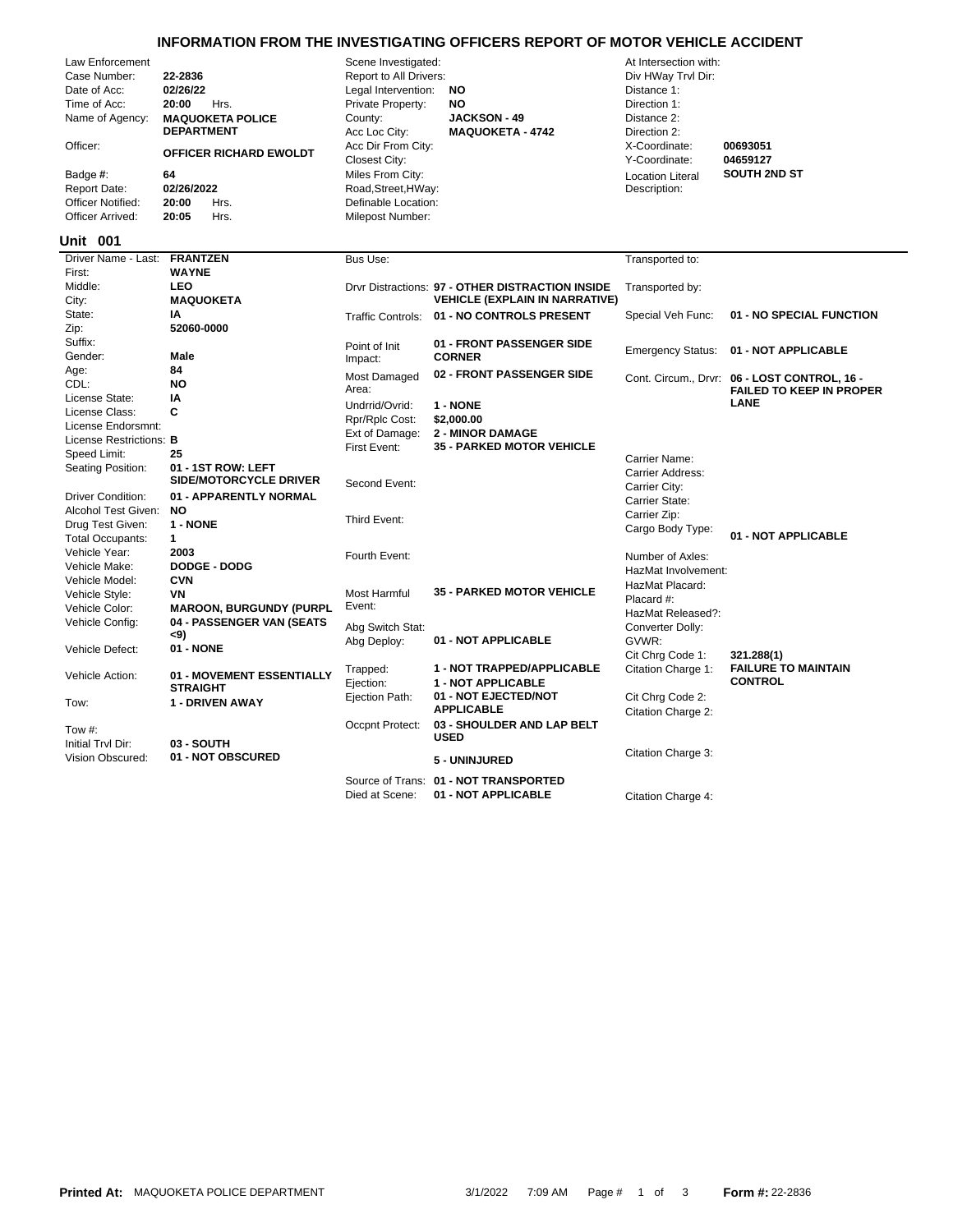## **002 Unit**

| Driver Name - Last:          |                            | <b>Bus Use:</b>               |                                                  | Transported to:         |                                              |
|------------------------------|----------------------------|-------------------------------|--------------------------------------------------|-------------------------|----------------------------------------------|
| First:                       |                            |                               |                                                  |                         |                                              |
| Middle:                      |                            |                               | Drvr Distractions: 01 - NOT APPLICABLE/NO DRIVER | Transported by:         |                                              |
| City:                        |                            |                               |                                                  |                         |                                              |
| State:                       |                            |                               | Traffic Controls: 01 - NO CONTROLS PRESENT       | Special Veh Func:       | 01 - NO SPECIAL FUNCTION                     |
| Zip:                         |                            |                               |                                                  |                         |                                              |
| Suffix:                      |                            | Point of Init                 | 07 - REAR DRIVER SIDE CORNER                     |                         | Emergency Status: 01 - NOT APPLICABLE        |
| Gender:                      |                            | Impact:                       |                                                  |                         |                                              |
| Age:                         |                            | Most Damaged                  | 07 - REAR DRIVER SIDE CORNER                     |                         | Cont. Circum., Drvr: 88 - NO IMPROPER ACTION |
| CDL:                         |                            | Area:                         |                                                  |                         |                                              |
| License State:               |                            | Undrrid/Ovrid:                | 1 - NONE                                         |                         |                                              |
| License Class:               |                            | Rpr/Rplc Cost:                | \$3,500.00                                       |                         |                                              |
| License Endorsmnt:           |                            | Ext of Damage:                | <b>4 - DISABLING DAMAGE</b>                      |                         |                                              |
| <b>License Restrictions:</b> |                            | First Event:                  | <b>35 - PARKED MOTOR VEHICLE</b>                 |                         |                                              |
| Speed Limit:                 |                            |                               |                                                  | Carrier Name:           |                                              |
| Seating Position:            |                            |                               |                                                  | <b>Carrier Address:</b> |                                              |
|                              |                            | Second Event:                 |                                                  | Carrier City:           |                                              |
| Driver Condition:            |                            |                               |                                                  | Carrier State:          |                                              |
| Alcohol Test Given:          |                            | Third Event:                  |                                                  | Carrier Zip:            |                                              |
| Drug Test Given:             |                            |                               |                                                  | Cargo Body Type:        | 01 - NOT APPLICABLE                          |
| <b>Total Occupants:</b>      |                            |                               |                                                  |                         |                                              |
| Vehicle Year:                | 2019                       | Fourth Event:                 |                                                  | Number of Axles:        |                                              |
| Vehicle Make:                | <b>CHEVROLET - CHEV</b>    |                               |                                                  | HazMat Involvement:     |                                              |
| Vehicle Model:               | <b>EQUINOX LT</b>          |                               | <b>35 - PARKED MOTOR VEHICLE</b>                 | HazMat Placard:         |                                              |
| Vehicle Style:               |                            | <b>Most Harmful</b><br>Event: |                                                  | Placard #:              |                                              |
| Vehicle Color:               | <b>BLUE - BLU</b>          |                               |                                                  | HazMat Released?:       |                                              |
| Vehicle Config:              | 03 - SPORT UTILITY VEHICLE | Abg Switch Stat:              |                                                  | Converter Dolly:        |                                              |
| Vehicle Defect:              | 01 - NONE                  | Abg Deploy:                   |                                                  | GVWR:                   |                                              |
|                              |                            |                               |                                                  | Cit Chrg Code 1:        |                                              |
| Vehicle Action:              | <b>12 - LEGALLY PARKED</b> | Trapped:                      |                                                  | Citation Charge 1:      |                                              |
|                              |                            | Ejection:                     |                                                  |                         |                                              |
| Tow:                         | 2 - DISABLED - PRIVATELY   | Ejection Path:                |                                                  | Cit Chrg Code 2:        |                                              |
|                              | <b>ARRANGED</b>            |                               |                                                  | Citation Charge 2:      |                                              |
| Tow $#$ :                    |                            | Occpnt Protect:               |                                                  |                         |                                              |
| Initial Tryl Dir:            | 03 - SOUTH                 |                               |                                                  |                         |                                              |
| Vision Obscured:             |                            |                               |                                                  | Citation Charge 3:      |                                              |
|                              |                            |                               |                                                  |                         |                                              |
|                              |                            | Source of Trans:              |                                                  |                         |                                              |
|                              |                            | Died at Scene:                |                                                  | Citation Charge 4:      |                                              |

## **Accident Environment**

| First Harmful Event Loc:                            | 01 - ON ROADWAY               | <b>Roadway Characteristics</b>                                  |                                                       |
|-----------------------------------------------------|-------------------------------|-----------------------------------------------------------------|-------------------------------------------------------|
| Manner of Crash/Collision:                          | 03 - REAR END (FRONT TO REAR) | Environment:                                                    | 01 - NONE APPARENT                                    |
| Light Conditions:                                   | 5 - DARK, ROADWAY NOT LIGHTED | Roadway:                                                        | 01 - NONE APPARENT                                    |
| <b>Weather Conditions:</b>                          | 01 - CLEAR                    |                                                                 |                                                       |
|                                                     |                               | Type of Road Junc/Feat:                                         | 01 - NON-JUNCTION/NO SPECIAL FEATURE                  |
| Surface Conditions:                                 | $01 - DRY$                    |                                                                 |                                                       |
| Workzone Related:                                   | <b>NO</b>                     | FRA No.:<br>Horizontal Alignment:<br><b>Vertical Alignment:</b> |                                                       |
| Activity:<br>Location:<br>Type:<br>Workers Present: |                               |                                                                 | First Harmful Evt of Crash: 35 - PARKED MOTOR VEHICLE |
| <b>Narrative</b>                                    |                               |                                                                 |                                                       |

On February 26, 2022 Unit 1 was traveling South bound in the 600 block of S 2nd St. Unit 1 was distracted by a falling item inside the vehicle. Unit 1 lost control of the vehicle and<br>struck Unit 2. Unit 1 struck Unit 2 wit disabling damage. Unit 1 suffered minor damage.